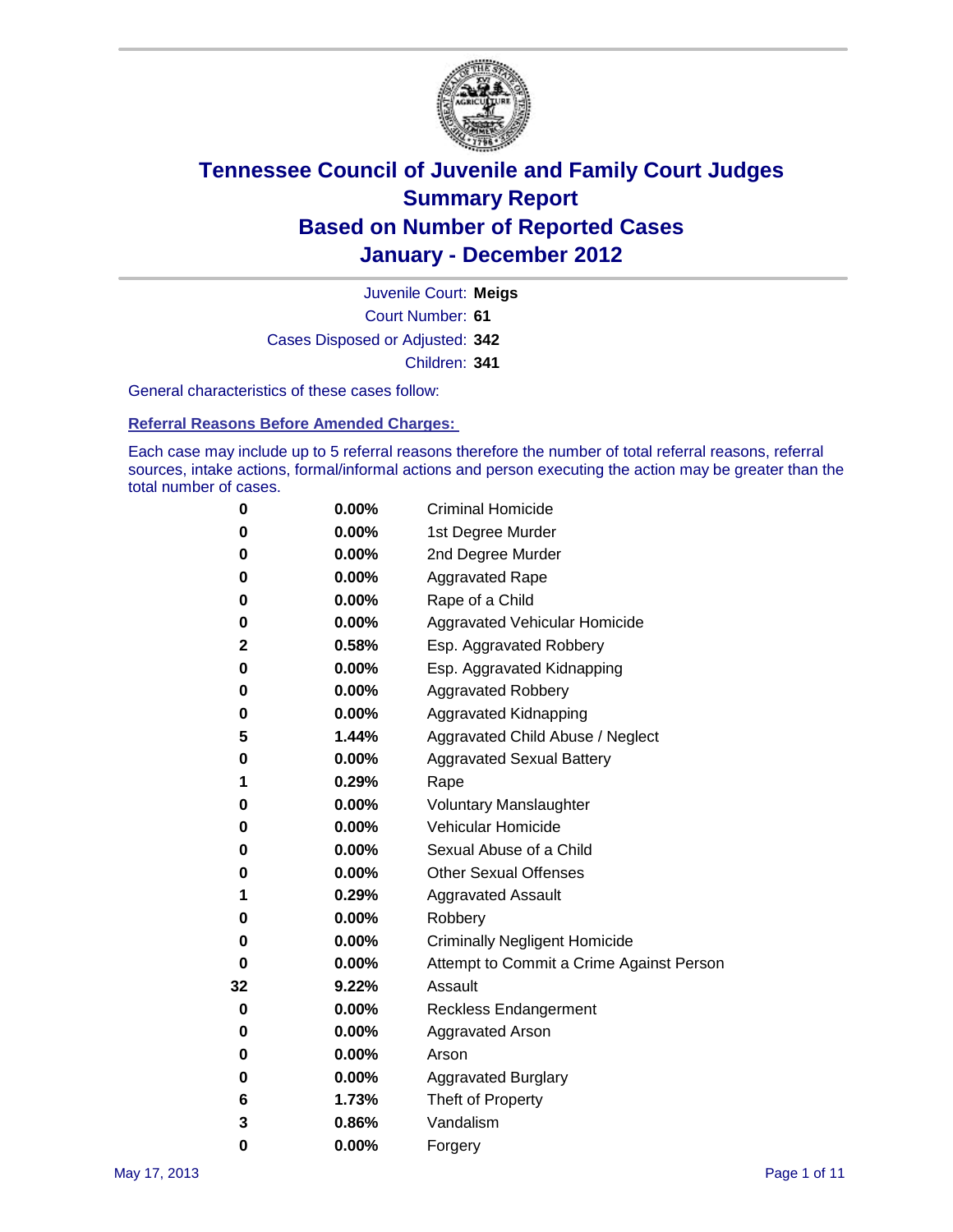

Court Number: **61** Juvenile Court: **Meigs** Cases Disposed or Adjusted: **342** Children: **341**

#### **Referral Reasons Before Amended Charges:**

Each case may include up to 5 referral reasons therefore the number of total referral reasons, referral sources, intake actions, formal/informal actions and person executing the action may be greater than the total number of cases.

| 0            | 0.00%    | <b>Worthless Checks</b>                                     |
|--------------|----------|-------------------------------------------------------------|
| 0            | 0.00%    | Illegal Possession / Fraudulent Use of Credit / Debit Cards |
| 0            | 0.00%    | <b>Burglary</b>                                             |
| 0            | 0.00%    | Unauthorized Use of a Vehicle                               |
| 0            | $0.00\%$ | <b>Cruelty to Animals</b>                                   |
| 0            | 0.00%    | Sale of Controlled Substances                               |
| 3            | 0.86%    | <b>Other Drug Offenses</b>                                  |
| $\mathbf{2}$ | 0.58%    | <b>Possession of Controlled Substances</b>                  |
| 0            | $0.00\%$ | <b>Criminal Attempt</b>                                     |
| 0            | 0.00%    | Carrying Weapons on School Property                         |
| 0            | 0.00%    | Unlawful Carrying / Possession of a Weapon                  |
| $\mathbf{2}$ | 0.58%    | <b>Evading Arrest</b>                                       |
| 0            | $0.00\%$ | Escape                                                      |
| 0            | 0.00%    | Driving Under Influence (DUI)                               |
| $\mathbf{2}$ | 0.58%    | Possession / Consumption of Alcohol                         |
| 0            | $0.00\%$ | Resisting Stop, Frisk, Halt, Arrest or Search               |
| 0            | $0.00\%$ | <b>Aggravated Criminal Trespass</b>                         |
| 2            | 0.58%    | Harassment                                                  |
| 0            | 0.00%    | Failure to Appear                                           |
| 0            | $0.00\%$ | Filing a False Police Report                                |
| 0            | 0.00%    | <b>Criminal Impersonation</b>                               |
| 1            | 0.29%    | <b>Disorderly Conduct</b>                                   |
| 0            | 0.00%    | <b>Criminal Trespass</b>                                    |
| 0            | 0.00%    | <b>Public Intoxication</b>                                  |
| 0            | 0.00%    | Gambling                                                    |
| 2            | 0.58%    | Traffic                                                     |
| 0            | $0.00\%$ | <b>Local Ordinances</b>                                     |
| 1            | 0.29%    | Violation of Wildlife Regulations                           |
| 0            | $0.00\%$ | Contempt of Court                                           |
| 1            | 0.29%    | Violation of Probation                                      |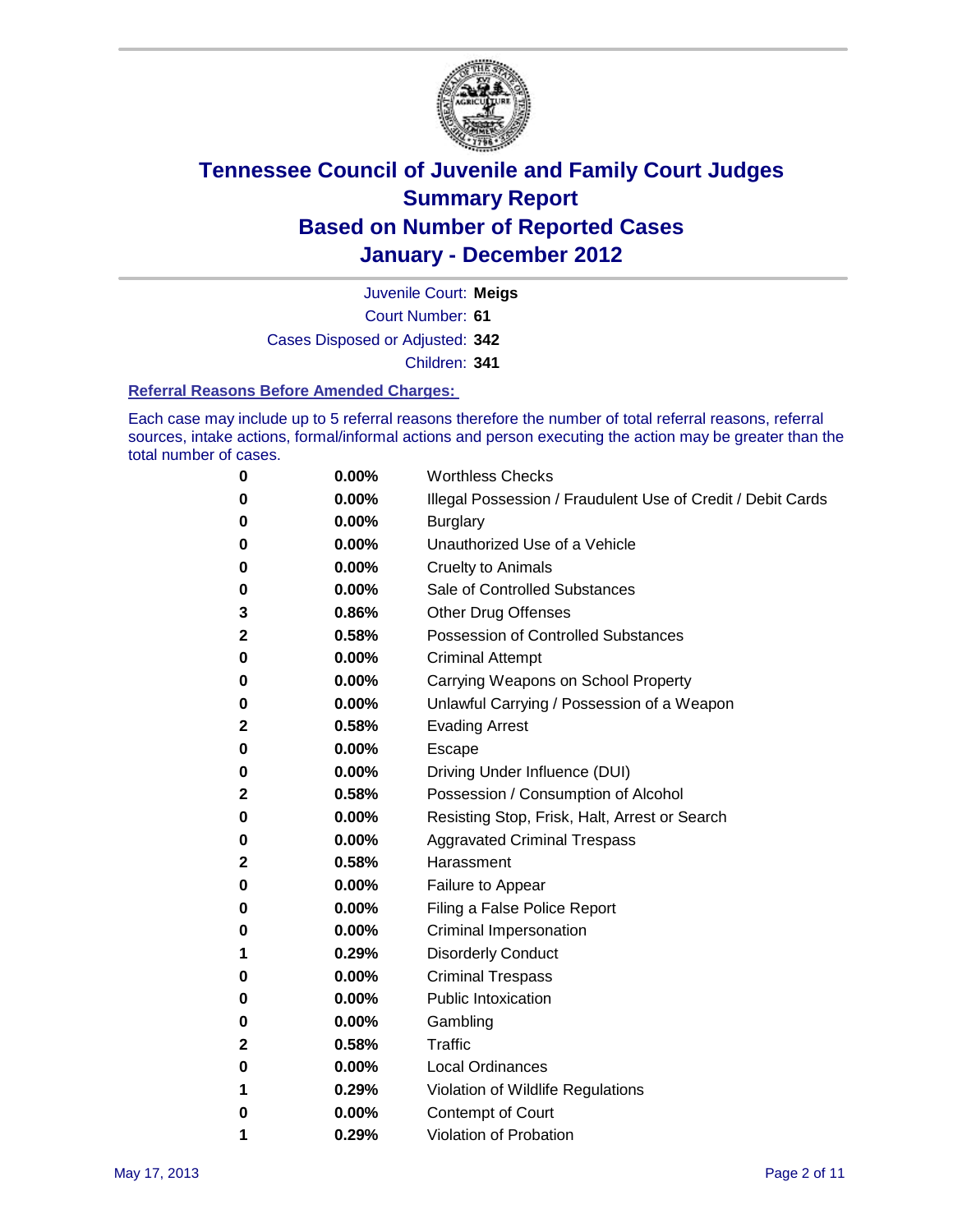

Court Number: **61** Juvenile Court: **Meigs** Cases Disposed or Adjusted: **342** Children: **341**

#### **Referral Reasons Before Amended Charges:**

Each case may include up to 5 referral reasons therefore the number of total referral reasons, referral sources, intake actions, formal/informal actions and person executing the action may be greater than the total number of cases.

| 0        | 0.00%   | Violation of Aftercare                 |
|----------|---------|----------------------------------------|
| 31       | 8.93%   | Unruly Behavior                        |
| 15       | 4.32%   | Truancy                                |
| 3        | 0.86%   | In-State Runaway                       |
|          | 0.29%   | Out-of-State Runaway                   |
| 23       | 6.63%   | Possession of Tobacco Products         |
| 0        | 0.00%   | Violation of a Valid Court Order       |
| $\bf{0}$ | 0.00%   | Violation of Curfew                    |
| 0        | 0.00%   | <b>Sexually Abused Child</b>           |
| $\bf{0}$ | 0.00%   | <b>Physically Abused Child</b>         |
| 49       | 14.12%  | Dependency / Neglect                   |
| 1        | 0.29%   | <b>Termination of Parental Rights</b>  |
| 0        | 0.00%   | <b>Violation of Pretrial Diversion</b> |
| 0        | 0.00%   | Violation of Informal Adjustment       |
| 0        | 0.00%   | <b>Judicial Review</b>                 |
| 87       | 25.07%  | <b>Administrative Review</b>           |
| $\bf{0}$ | 0.00%   | <b>Foster Care Review</b>              |
| 67       | 19.31%  | Custody                                |
| 0        | 0.00%   | Visitation                             |
| 1        | 0.29%   | Paternity / Legitimation               |
| 0        | 0.00%   | <b>Child Support</b>                   |
| 0        | 0.00%   | <b>Request for Medical Treatment</b>   |
| 0        | 0.00%   | <b>Consent to Marry</b>                |
| 3        | 0.86%   | Other                                  |
| 347      | 100.00% | <b>Total Referrals</b>                 |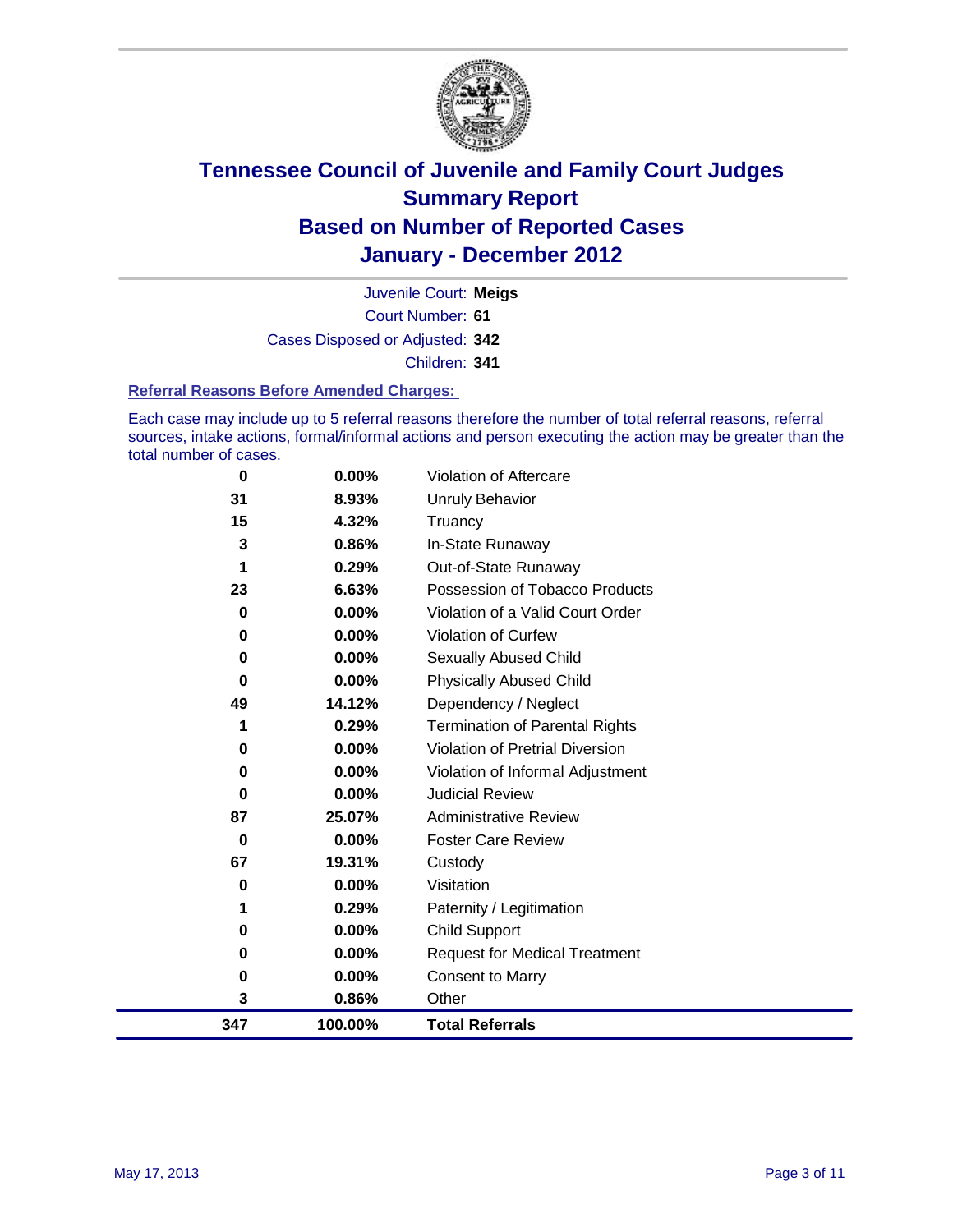

| Juvenile Court: Meigs          |                                 |                                   |  |  |  |
|--------------------------------|---------------------------------|-----------------------------------|--|--|--|
|                                | Court Number: 61                |                                   |  |  |  |
|                                | Cases Disposed or Adjusted: 342 |                                   |  |  |  |
|                                | Children: 341                   |                                   |  |  |  |
| <b>Referral Sources: 1</b>     |                                 |                                   |  |  |  |
| 19                             | 5.48%                           | Law Enforcement                   |  |  |  |
| 21                             | 6.05%                           | Parents                           |  |  |  |
| 40                             | 11.53%                          | <b>Relatives</b>                  |  |  |  |
| 1                              | 0.29%                           | Self                              |  |  |  |
| 105                            | 30.26%                          | School                            |  |  |  |
| $\bf{0}$                       | 0.00%                           | <b>CSA</b>                        |  |  |  |
| 149                            | 42.94%                          | <b>DCS</b>                        |  |  |  |
| $\bf{0}$                       | 0.00%                           | Other State Department            |  |  |  |
| 0                              | 0.00%                           | <b>District Attorney's Office</b> |  |  |  |
| $\bf{0}$                       | 0.00%                           | <b>Court Staff</b>                |  |  |  |
| 0                              | 0.00%                           | Social Agency                     |  |  |  |
| 0                              | 0.00%                           | <b>Other Court</b>                |  |  |  |
| $\overline{7}$                 | 2.02%                           | Victim                            |  |  |  |
| 4                              | 1.15%                           | Child & Parent                    |  |  |  |
| 0                              | 0.00%                           | Hospital                          |  |  |  |
| 0                              | 0.00%                           | Unknown                           |  |  |  |
| 1                              | 0.29%                           | Other                             |  |  |  |
| 347                            | 100.00%                         | <b>Total Referral Sources</b>     |  |  |  |
| Alace of Obdied at Defeared, O |                                 |                                   |  |  |  |

### **Age of Child at Referral: 2**

| 0   | $0.00\%$ | <b>Unknown</b>     |  |
|-----|----------|--------------------|--|
| 0   | 0.00%    | Ages 19 and Over   |  |
| 32  | 9.38%    | Ages 17 through 18 |  |
| 61  | 17.89%   | Ages 15 through 16 |  |
| 51  | 14.96%   | Ages 13 through 14 |  |
| 34  | 9.97%    | Ages 11 through 12 |  |
| 163 | 47.80%   | Ages 10 and Under  |  |
|     |          |                    |  |

<sup>1</sup> If different than number of Referral Reasons (347), verify accuracy of your court's data.

<sup>2</sup> One child could be counted in multiple categories, verify accuracy of your court's data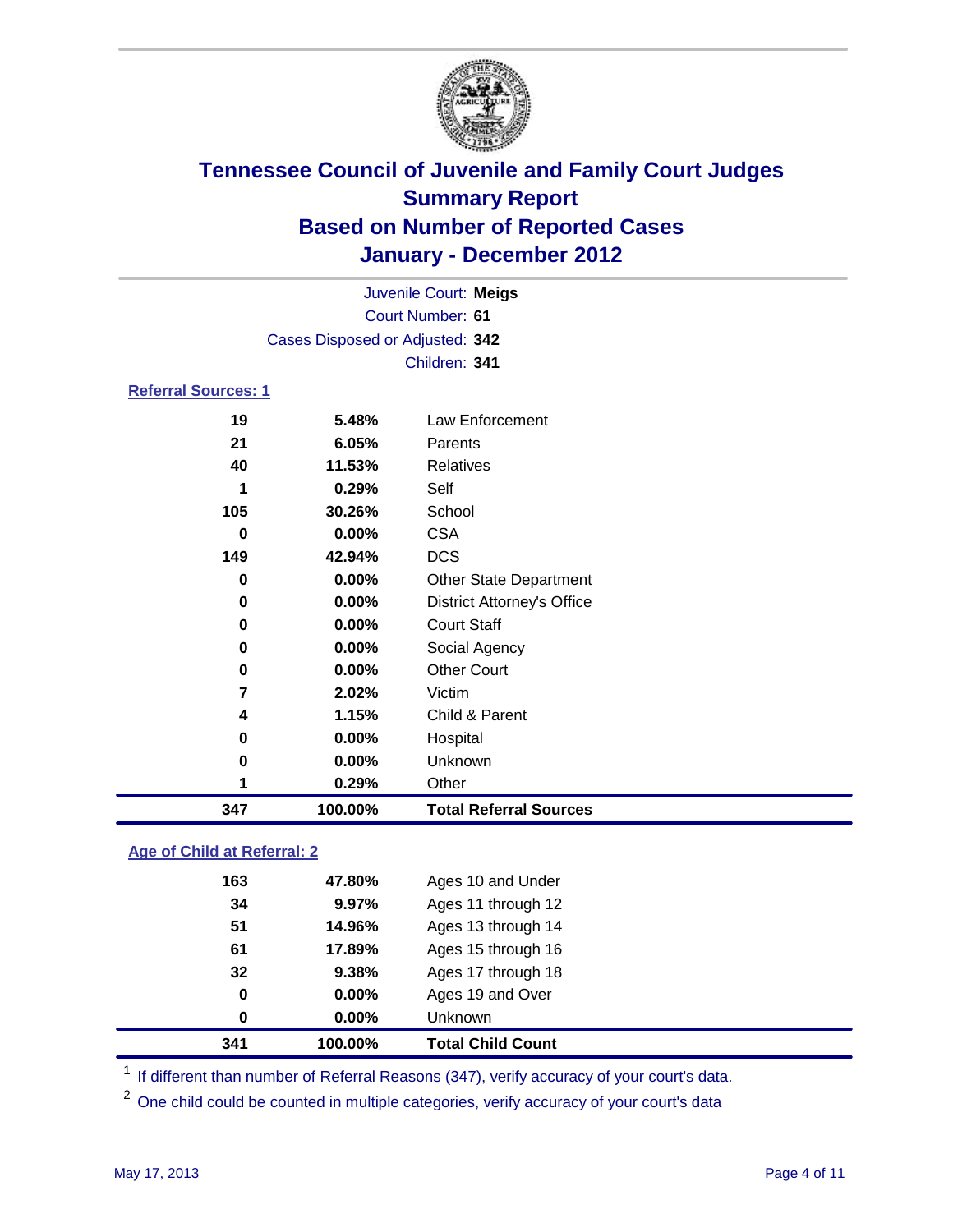

| Juvenile Court: Meigs                   |                                 |                          |  |  |
|-----------------------------------------|---------------------------------|--------------------------|--|--|
| Court Number: 61                        |                                 |                          |  |  |
|                                         | Cases Disposed or Adjusted: 342 |                          |  |  |
|                                         |                                 | Children: 341            |  |  |
| Sex of Child: 1                         |                                 |                          |  |  |
| 199                                     | 58.36%                          | Male                     |  |  |
| 142                                     | 41.64%                          | Female                   |  |  |
| $\mathbf 0$                             | 0.00%                           | Unknown                  |  |  |
| 341                                     | 100.00%                         | <b>Total Child Count</b> |  |  |
| Race of Child: 1                        |                                 |                          |  |  |
| 336                                     | 98.53%                          | White                    |  |  |
| 4                                       | 1.17%                           | African American         |  |  |
| $\mathbf 0$                             | 0.00%                           | Native American          |  |  |
| 0                                       | 0.00%                           | Asian                    |  |  |
| 1                                       | 0.29%                           | Mixed                    |  |  |
| $\mathbf 0$                             | 0.00%                           | Unknown                  |  |  |
| 341                                     | 100.00%                         | <b>Total Child Count</b> |  |  |
| <b>Hispanic Origin: 1</b>               |                                 |                          |  |  |
| $\mathbf{2}$                            | 0.59%                           | Yes                      |  |  |
| 339                                     | 99.41%                          | No                       |  |  |
| $\mathbf 0$                             | 0.00%                           | Unknown                  |  |  |
| 341                                     | 100.00%                         | <b>Total Child Count</b> |  |  |
| <b>School Enrollment of Children: 1</b> |                                 |                          |  |  |
| 263                                     | 77.13%                          | Yes                      |  |  |
| 78                                      | 22.87%                          | No                       |  |  |
| $\mathbf 0$                             | 0.00%                           | Unknown                  |  |  |
| 341                                     | 100.00%                         | <b>Total Child Count</b> |  |  |

One child could be counted in multiple categories, verify accuracy of your court's data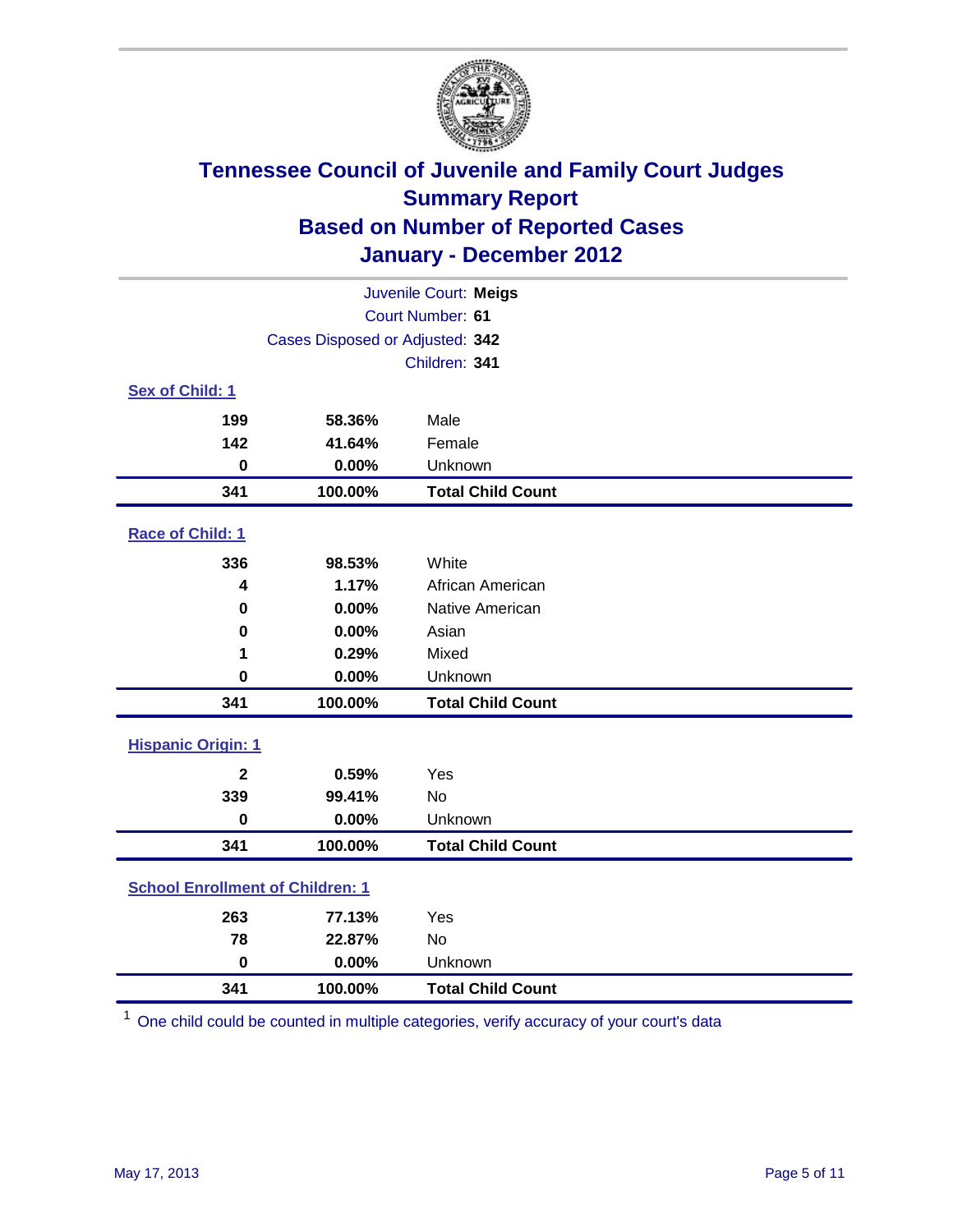

Court Number: **61** Juvenile Court: **Meigs** Cases Disposed or Adjusted: **342** Children: **341**

### **Living Arrangement of Child at Time of Referral: 1**

| 341          | 100.00%  | <b>Total Child Count</b>     |
|--------------|----------|------------------------------|
| 0            | $0.00\%$ | Other                        |
| 0            | $0.00\%$ | Unknown                      |
| 0            | $0.00\%$ | Independent                  |
| $\mathbf{2}$ | 0.59%    | In an Institution            |
| 1            | 0.29%    | In a Residential Center      |
| 5            | 1.47%    | In a Group Home              |
| 47           | 13.78%   | With Foster Family           |
| 1            | 0.29%    | With Adoptive Parents        |
| 107          | 31.38%   | <b>With Relatives</b>        |
| 38           | 11.14%   | <b>With Father</b>           |
| 77           | 22.58%   | <b>With Mother</b>           |
| 14           | 4.11%    | With Mother and Stepfather   |
| 3            | 0.88%    | With Father and Stepmother   |
| 46           | 13.49%   | With Both Biological Parents |
|              |          |                              |

### **Type of Detention: 2**

| 342 | 100.00%  | <b>Total Detention Count</b> |
|-----|----------|------------------------------|
| 0   | $0.00\%$ | Other                        |
| 342 | 100.00%  | Does Not Apply               |
| 0   | $0.00\%$ | Unknown                      |
| 0   | $0.00\%$ | <b>Psychiatric Hospital</b>  |
| 0   | 0.00%    | Jail - No Separation         |
| 0   | $0.00\%$ | Jail - Partial Separation    |
| 0   | $0.00\%$ | Jail - Complete Separation   |
| 0   | 0.00%    | Juvenile Detention Facility  |
| 0   | $0.00\%$ | Non-Secure Placement         |
|     |          |                              |

<sup>1</sup> One child could be counted in multiple categories, verify accuracy of your court's data

<sup>2</sup> If different than number of Cases (342) verify accuracy of your court's data.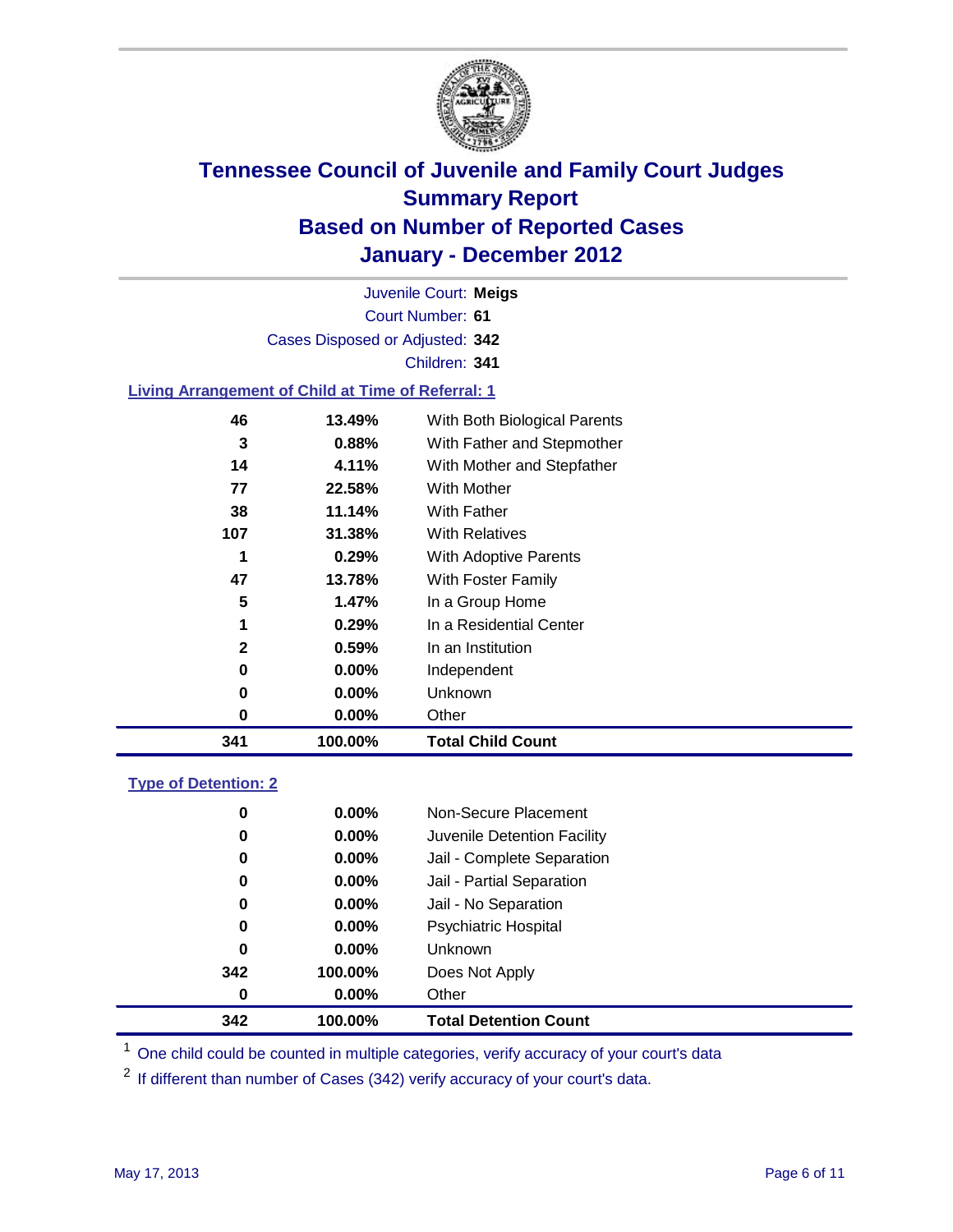

|                                                    | Juvenile Court: Meigs           |                                      |  |  |  |
|----------------------------------------------------|---------------------------------|--------------------------------------|--|--|--|
|                                                    | Court Number: 61                |                                      |  |  |  |
|                                                    | Cases Disposed or Adjusted: 342 |                                      |  |  |  |
|                                                    |                                 | Children: 341                        |  |  |  |
| <b>Placement After Secure Detention Hearing: 1</b> |                                 |                                      |  |  |  |
| 0                                                  | 0.00%                           | Returned to Prior Living Arrangement |  |  |  |
| $\bf{0}$                                           | 0.00%                           | Juvenile Detention Facility          |  |  |  |
| $\bf{0}$                                           | 0.00%                           | Jail                                 |  |  |  |
| $\bf{0}$                                           | 0.00%                           | Shelter / Group Home                 |  |  |  |
| 0                                                  | 0.00%                           | <b>Foster Family Home</b>            |  |  |  |
| 0                                                  | 0.00%                           | Psychiatric Hospital                 |  |  |  |
| 0                                                  | 0.00%                           | Unknown                              |  |  |  |
| 342                                                | 100.00%                         | Does Not Apply                       |  |  |  |
| 0                                                  | 0.00%                           | Other                                |  |  |  |
| 342                                                | 100.00%                         | <b>Total Placement Count</b>         |  |  |  |
|                                                    |                                 |                                      |  |  |  |
| <b>Intake Actions: 2</b>                           |                                 |                                      |  |  |  |
| 347                                                | 100.00%                         | <b>Petition Filed</b>                |  |  |  |
| 0                                                  | 0.00%                           | <b>Motion Filed</b>                  |  |  |  |
| $\bf{0}$                                           | 0.00%                           | <b>Citation Processed</b>            |  |  |  |
| $\bf{0}$                                           | 0.00%                           | Notification of Paternity Processed  |  |  |  |
| $\bf{0}$                                           | 0.00%                           | Scheduling of Judicial Review        |  |  |  |
| 0                                                  | 0.00%                           | Scheduling of Administrative Review  |  |  |  |
| 0                                                  | 0.00%                           | Scheduling of Foster Care Review     |  |  |  |
| $\bf{0}$                                           | 0.00%                           | Unknown                              |  |  |  |
| 0                                                  | 0.00%                           | Does Not Apply                       |  |  |  |
| 0                                                  | 0.00%                           | Other                                |  |  |  |
| 347                                                | 100.00%                         | <b>Total Intake Count</b>            |  |  |  |

<sup>1</sup> If different than number of Cases (342) verify accuracy of your court's data.

<sup>2</sup> If different than number of Referral Reasons (347), verify accuracy of your court's data.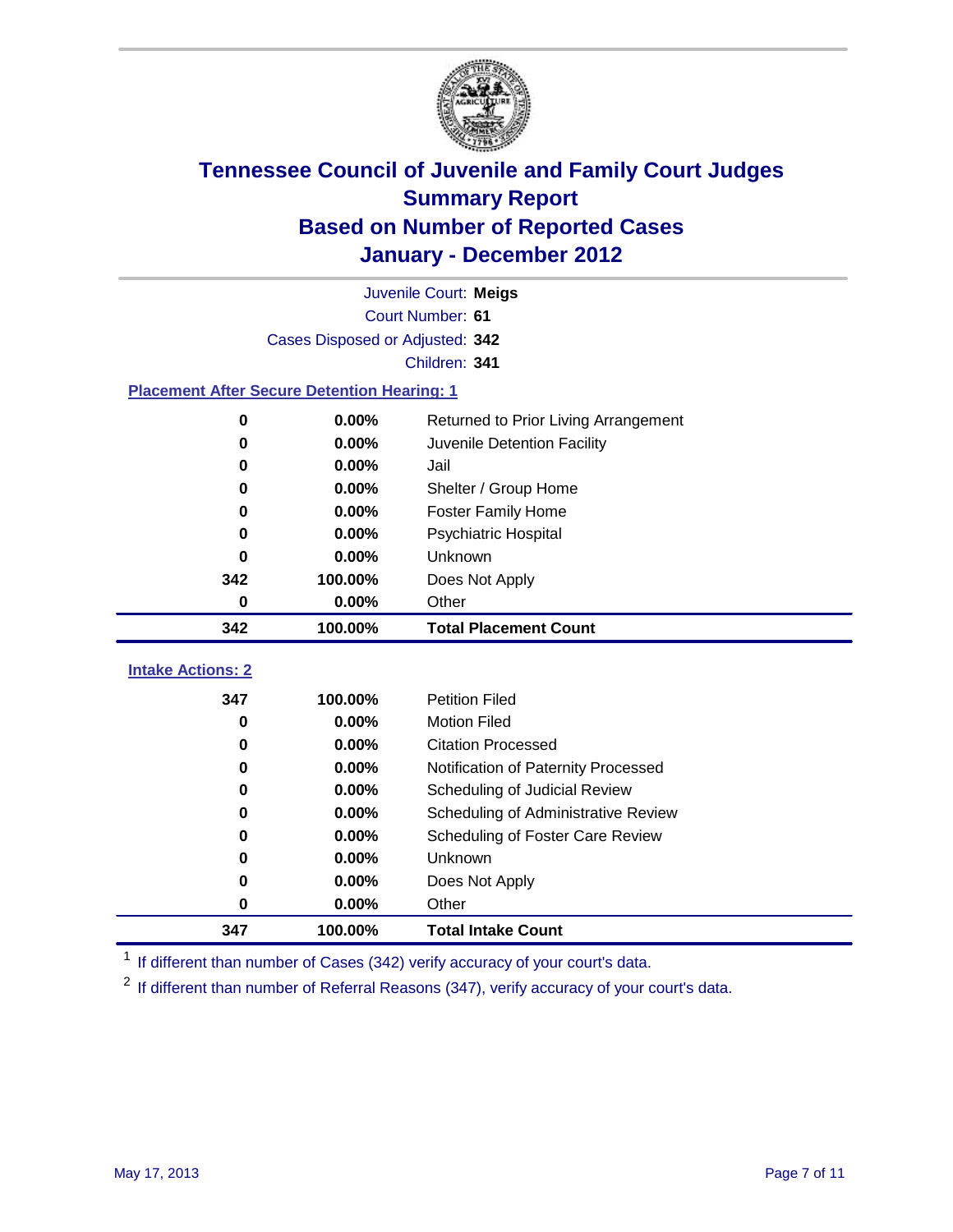

Court Number: **61** Juvenile Court: **Meigs** Cases Disposed or Adjusted: **342** Children: **341**

### **Last Grade Completed by Child: 1**

| 341      | 100.00%  | <b>Total Child Count</b> |  |
|----------|----------|--------------------------|--|
| 0        | 0.00%    | Other                    |  |
| $\bf{0}$ | 0.00%    | Unknown                  |  |
| 0        | 0.00%    | Never Attended School    |  |
| 0        | $0.00\%$ | Graduated                |  |
| 0        | 0.00%    | <b>GED</b>               |  |
| 0        | 0.00%    | Non-Graded Special Ed    |  |
| 4        | 1.17%    | 12th Grade               |  |
| 16       | 4.69%    | 11th Grade               |  |
| 25       | 7.33%    | 10th Grade               |  |
| 38       | 11.14%   | 9th Grade                |  |
| 32       | 9.38%    | 8th Grade                |  |
| 25       | 7.33%    | 7th Grade                |  |
| 27       | 7.92%    | 6th Grade                |  |
| 13       | 3.81%    | 5th Grade                |  |
| 21       | 6.16%    | 4th Grade                |  |
| 18       | 5.28%    | 3rd Grade                |  |
| 10       | 2.93%    | 2nd Grade                |  |
| 7        | 2.05%    | 1st Grade                |  |
| 12       | 3.52%    | Kindergarten             |  |
| 21       | 6.16%    | Preschool                |  |
| 72       | 21.11%   | Too Young for School     |  |

### **Enrolled in Special Education: 1**

| 341 | 100.00%  | <b>Total Child Count</b> |  |
|-----|----------|--------------------------|--|
| 0   | $0.00\%$ | Unknown                  |  |
| 336 | 98.53%   | No                       |  |
| 5   | 1.47%    | Yes                      |  |
|     |          |                          |  |

One child could be counted in multiple categories, verify accuracy of your court's data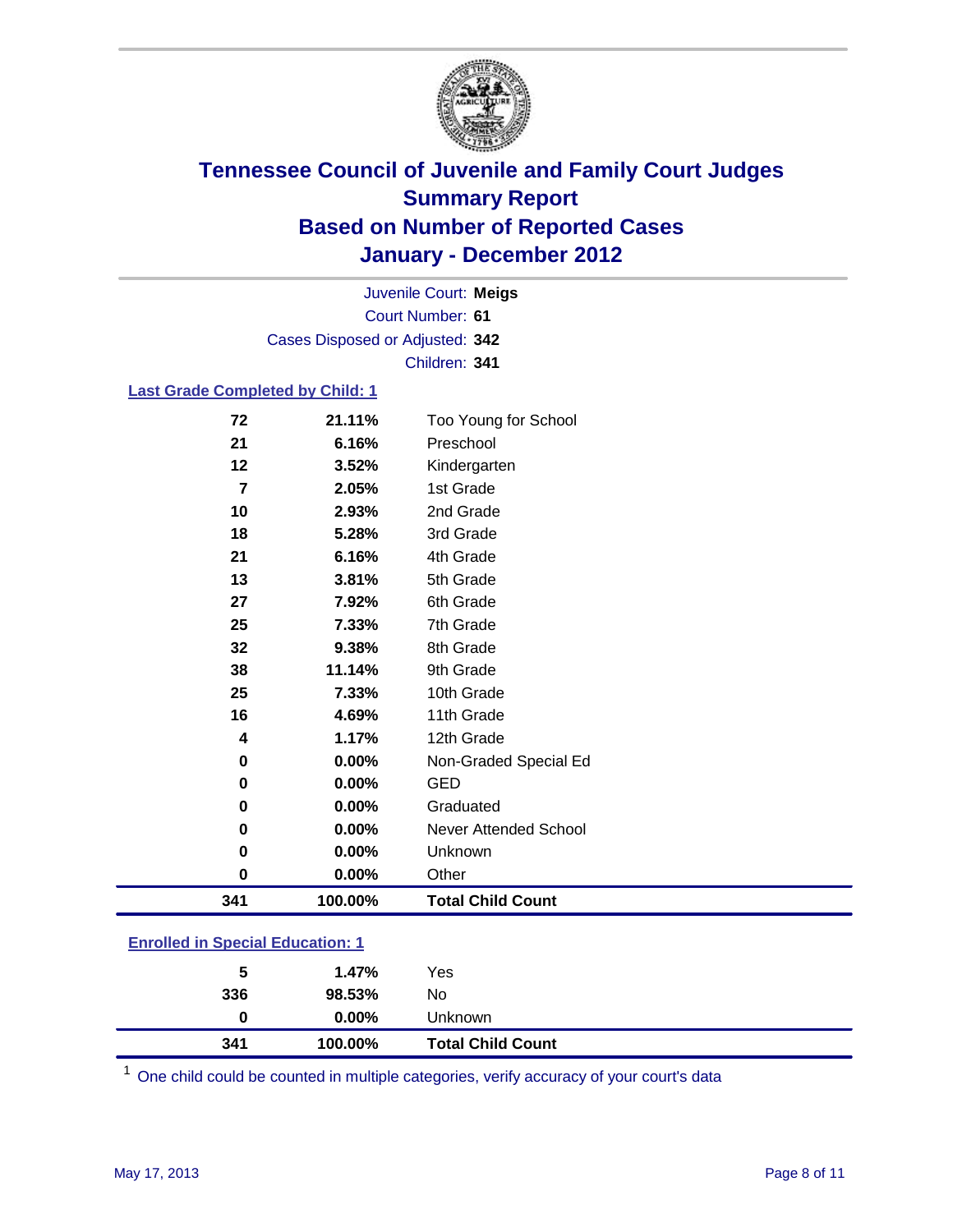

|                              | Juvenile Court: Meigs           |                           |  |  |
|------------------------------|---------------------------------|---------------------------|--|--|
|                              | Court Number: 61                |                           |  |  |
|                              | Cases Disposed or Adjusted: 342 |                           |  |  |
|                              |                                 | Children: 341             |  |  |
| <b>Action Executed By: 1</b> |                                 |                           |  |  |
| 309                          | 89.05%                          | Judge                     |  |  |
| $\mathbf{2}$                 | 0.58%                           | Magistrate                |  |  |
| 36                           | 10.37%                          | <b>YSO</b>                |  |  |
| 0                            | 0.00%                           | Other                     |  |  |
| 0                            | 0.00%                           | Unknown                   |  |  |
| 347                          | 100.00%                         | <b>Total Action Count</b> |  |  |

### **Formal / Informal Actions: 1**

| 14           | 4.03%    | Dismissed                                        |
|--------------|----------|--------------------------------------------------|
| 0            | $0.00\%$ | Retired / Nolle Prosequi                         |
| 13           | 3.75%    | <b>Complaint Substantiated Delinquent</b>        |
| 24           | 6.92%    | <b>Complaint Substantiated Status Offender</b>   |
| 56           | 16.14%   | <b>Complaint Substantiated Dependent/Neglect</b> |
| 1            | 0.29%    | <b>Complaint Substantiated Abused</b>            |
| 0            | $0.00\%$ | <b>Complaint Substantiated Mentally III</b>      |
| 66           | 19.02%   | Informal Adjustment                              |
| $\mathbf{2}$ | 0.58%    | <b>Pretrial Diversion</b>                        |
| 0            | $0.00\%$ | <b>Transfer to Adult Court Hearing</b>           |
| 0            | $0.00\%$ | Charges Cleared by Transfer to Adult Court       |
| 1            | 0.29%    | Special Proceeding                               |
| 4            | 1.15%    | <b>Review Concluded</b>                          |
| 151          | 43.52%   | Case Held Open                                   |
| 15           | 4.32%    | Other                                            |
| 0            | $0.00\%$ | <b>Unknown</b>                                   |
| 347          | 100.00%  | <b>Total Action Count</b>                        |

<sup>1</sup> If different than number of Referral Reasons (347), verify accuracy of your court's data.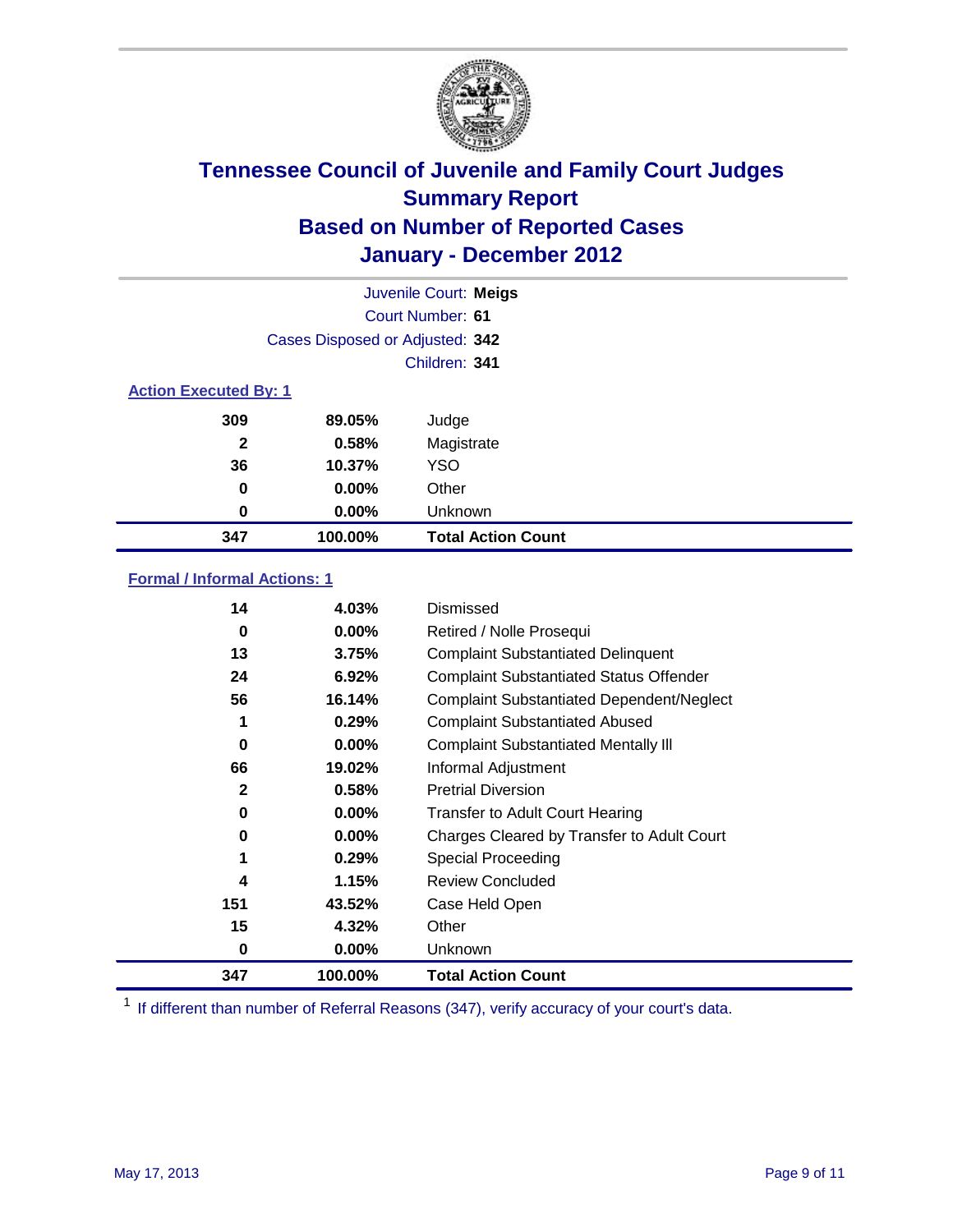

|                       |                                 | Juvenile Court: Meigs                                 |
|-----------------------|---------------------------------|-------------------------------------------------------|
|                       |                                 | Court Number: 61                                      |
|                       | Cases Disposed or Adjusted: 342 |                                                       |
|                       |                                 | Children: 341                                         |
| <b>Case Outcomes:</b> |                                 | There can be multiple outcomes for one child or case. |
| 21                    | 5.25%                           | <b>Case Dismissed</b>                                 |
| 2                     | 0.50%                           | Case Retired or Nolle Prosequi                        |
| 22                    | 5.50%                           | Warned / Counseled                                    |
| 152                   | 38.00%                          | Held Open For Review                                  |
| 22                    | 5.50%                           | Supervision / Probation to Juvenile Court             |
| 0                     | 0.00%                           | <b>Probation to Parents</b>                           |
| 0                     | 0.00%                           | Referral to Another Entity for Supervision / Service  |
| 0                     | 0.00%                           | Referred for Mental Health Counseling                 |
| 1                     | 0.25%                           | Referred for Alcohol and Drug Counseling              |
| 0                     | 0.00%                           | <b>Referred to Alternative School</b>                 |
| 0                     | 0.00%                           | Referred to Private Child Agency                      |
| 0                     | 0.00%                           | Referred to Defensive Driving School                  |
| 0                     | 0.00%                           | Referred to Alcohol Safety School                     |
| 0                     | 0.00%                           | Referred to Juvenile Court Education-Based Program    |
| 0                     | 0.00%                           | Driver's License Held Informally                      |
| 0                     | 0.00%                           | <b>Voluntary Placement with DMHMR</b>                 |
| 0                     | 0.00%                           | <b>Private Mental Health Placement</b>                |
| 0                     | 0.00%                           | <b>Private MR Placement</b>                           |
| 0                     | 0.00%                           | Placement with City/County Agency/Facility            |
| 1                     | 0.25%                           | Placement with Relative / Other Individual            |
| 45                    | 11.25%                          | Fine                                                  |
| 28                    | 7.00%                           | <b>Public Service</b>                                 |
| 3                     | 0.75%                           | Restitution                                           |
| 0                     | 0.00%                           | Runaway Returned                                      |
| 1                     | 0.25%                           | No Contact Order                                      |
| 0                     | $0.00\%$                        | Injunction Other than No Contact Order                |
| 0                     | 0.00%                           | <b>House Arrest</b>                                   |
| 0                     | 0.00%                           | <b>Court Defined Curfew</b>                           |
| 3                     | 0.75%                           | Dismissed from Informal Adjustment                    |
| 1                     | 0.25%                           | <b>Dismissed from Pretrial Diversion</b>              |
| 1                     | 0.25%                           | <b>Released from Probation</b>                        |
| 0                     | 0.00%                           | <b>Transferred to Adult Court</b>                     |
| 0                     | $0.00\%$                        | <b>DMHMR Involuntary Commitment</b>                   |